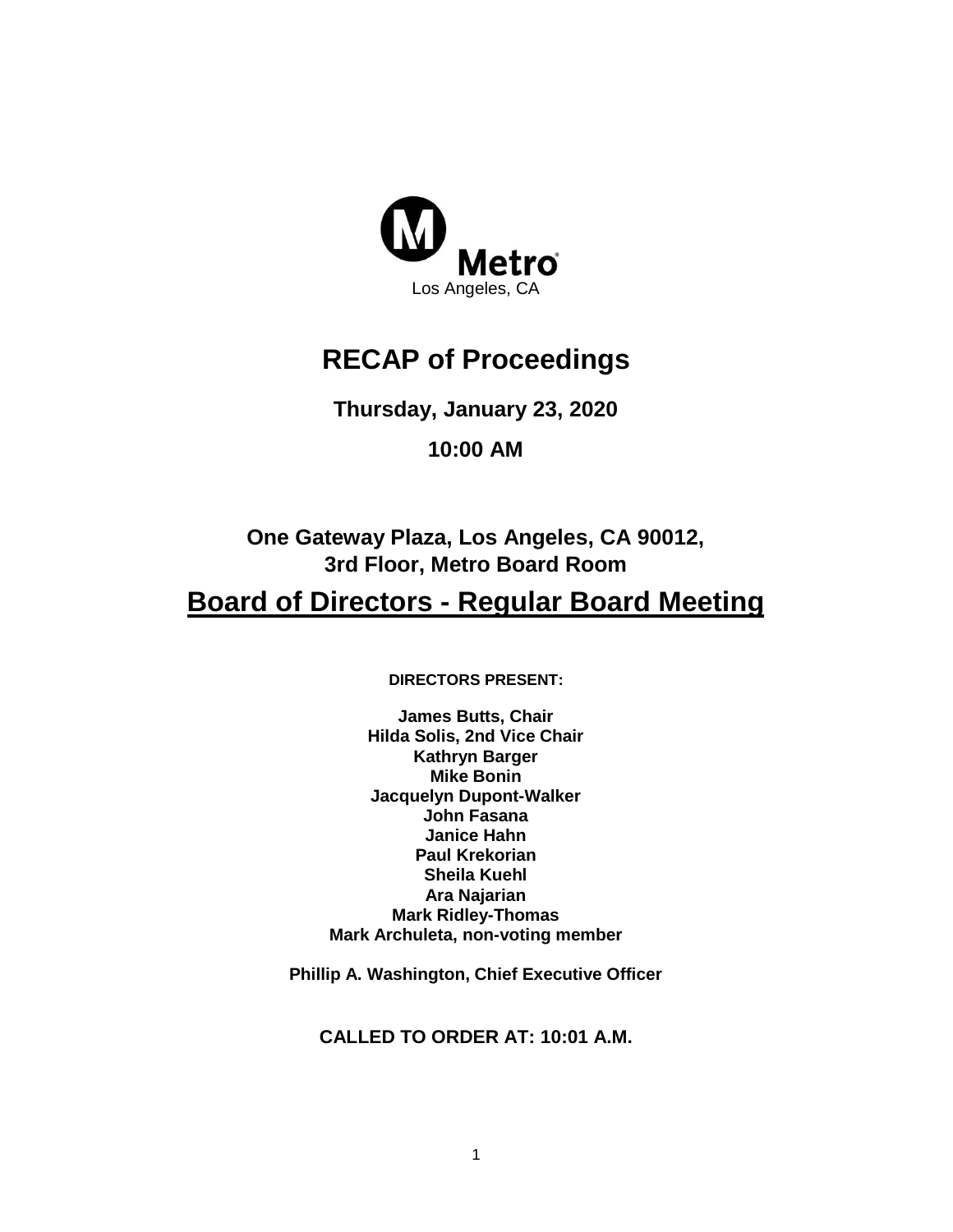### **ROLL CALL**

1. APPROVED Consent Calendar Items: 2, 7, 9, 10, 11, 13, 14, 15, 17, 20, 22, 25, 26, 27, 32, 33, 34, 35, 36, 38, 41, 42, 43, and 45

Consent Calendar items were approved by one motion unless held by a Director for discussion and/or separate action.

|  |  |  |  |  | │JF│PK│MB│RG│SK│EG│JB│HS│JH│ KB│JDW│MRT│AN |  |
|--|--|--|--|--|--------------------------------------------|--|
|  |  |  |  |  |                                            |  |

#### **2. SUBJECT: MINUTES 2020-0006**

APPROVED ON CONSENT CALENDAR Minutes of the Regular Board Meeting held December 5, 2019.

#### **3. SUBJECT: REMARKS BY THE CHAIR 2020-0071**

RECEIVED remarks by the **Chair.**

|  |  |  |  |  | JF   PK   MB   RG   SK   EG   JB   HS   JH   KB   JDW   MRT |  | <b>AN</b> |
|--|--|--|--|--|-------------------------------------------------------------|--|-----------|
|  |  |  |  |  |                                                             |  |           |

#### **4. SUBJECT: REPORT BY THE CHIEF EXECUTIVE OFFICER 2020-0072**

RECEIVED report by the **Chief Executive Officer.** 

|  |  |  |  |  | PK MB  RG   SK   EG   JB   HS   JH   KB   JDW   MRT | <b>AN</b> |
|--|--|--|--|--|-----------------------------------------------------|-----------|
|  |  |  |  |  |                                                     |           |

| $PK = P$ . Krekorian | $HS = H$ . Solis    | $KB = K$ . Barger         | $RG = R$ . Garcia |
|----------------------|---------------------|---------------------------|-------------------|
| $JF = J. Fasana$     | $JB = J.$ Butts     | $JDW = J$ . Dupont-Walker |                   |
| $JH = J$ . Hahn      | $EG = E$ . Garcetti | $MRT = M$ . Ridley-Thomas |                   |
| $MB = M$ . Bonin     | $SK = S$ . Kuehl    | $AN = A$ . Najarian       |                   |

**LEGEND: Y = YES, N = NO, C = HARD CONFLICT, S = SOFT CONFLICT ABS = ABSTAIN, A = ABSENT, P = PRESENT**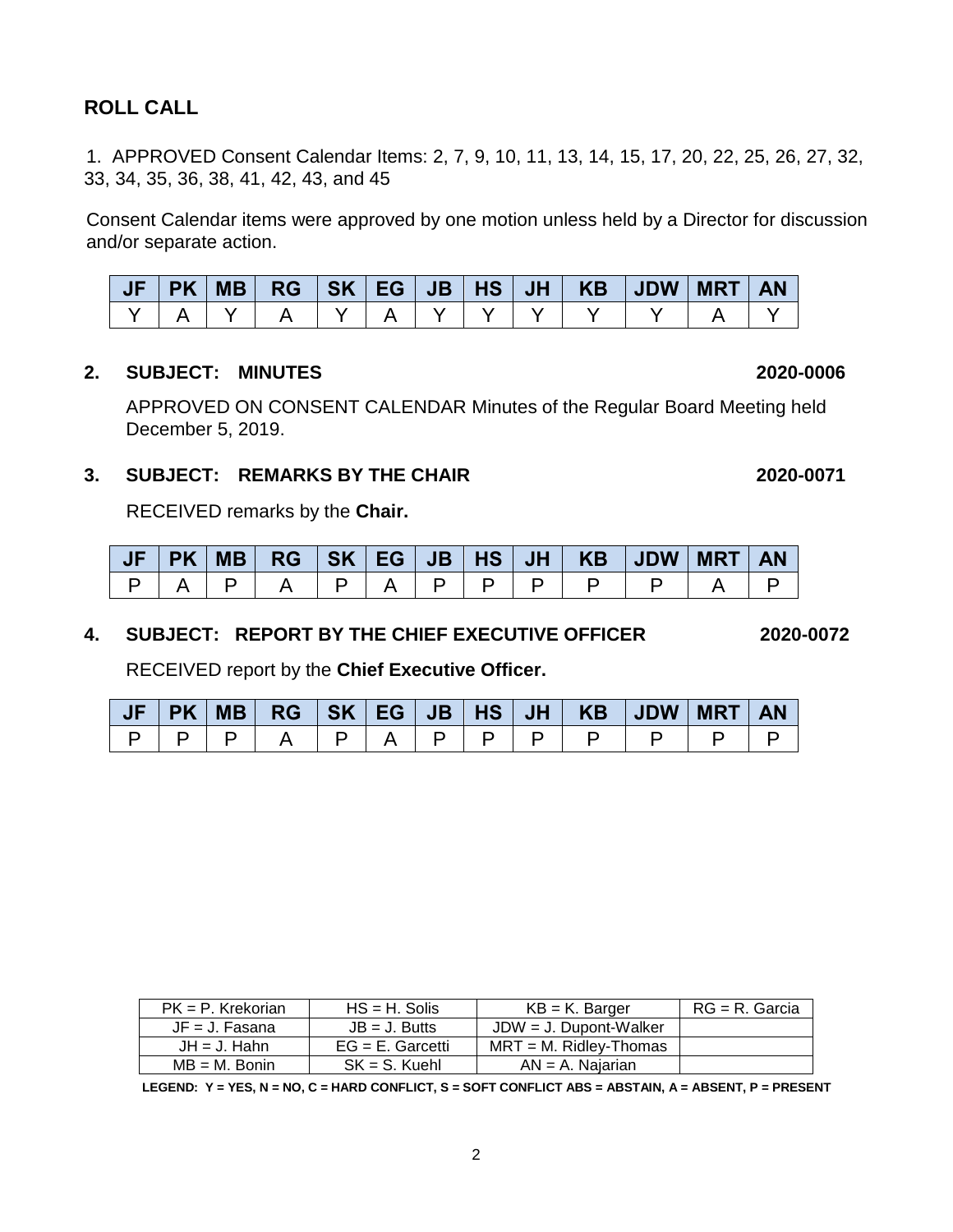#### **7. SUBJECT: METRO AFFORDABLE HOUSING POLICIES AND TOOLS 2019-0848**

APPROVED ON CONSENT CALENDAR:

- A. RECEIVING AND FILING Metro Affordable Housing Policies and Tools; and
- B. ADOPTING the proposed amendments to the 2020 State Legislative Program Goals.

# **8.1. SUBJECT: LOS ANGELES COUNTY GOODS MOVEMENT STRATEGIC 2020-0067 PLAN DEVELOPMENT STATUS UPDATE**

APPROVED Motion by Directors Hahn, Solis, Butts, Garcia and Najarian that the Board:

- 1. Direct that the I-710 Clean Truck Program be developed as an Early Action Item under both the Goods Movement Strategic Plan as well as the I-710 South Corridor Project.
- 2. Request a report back in 60 days that provides a framework for implementation of the 710 Clean Truck Program. This framework should delineate, at a minimum the:
	- a. Assessment of eligible Metro funding sources and recommendations for seed funding.
	- b. Development of implementation details, including eligibility requirements, institutional arrangements, management, staff resources and administration.
	- c. Evaluation of different potential strategies to accelerate progressive transition to Zero Emission Trucks in the I-710 corridor.
	- d. Recommendations on how to encourage the participation of key regulatory agencies and stakeholders in the development of the program, with a specific focus on community-based organizations, non-profits, and community advocacy groups.

| <b>JF</b> | <b>IPK</b> |  |  |  |  | <b>MRT</b> |  |
|-----------|------------|--|--|--|--|------------|--|
|           |            |  |  |  |  |            |  |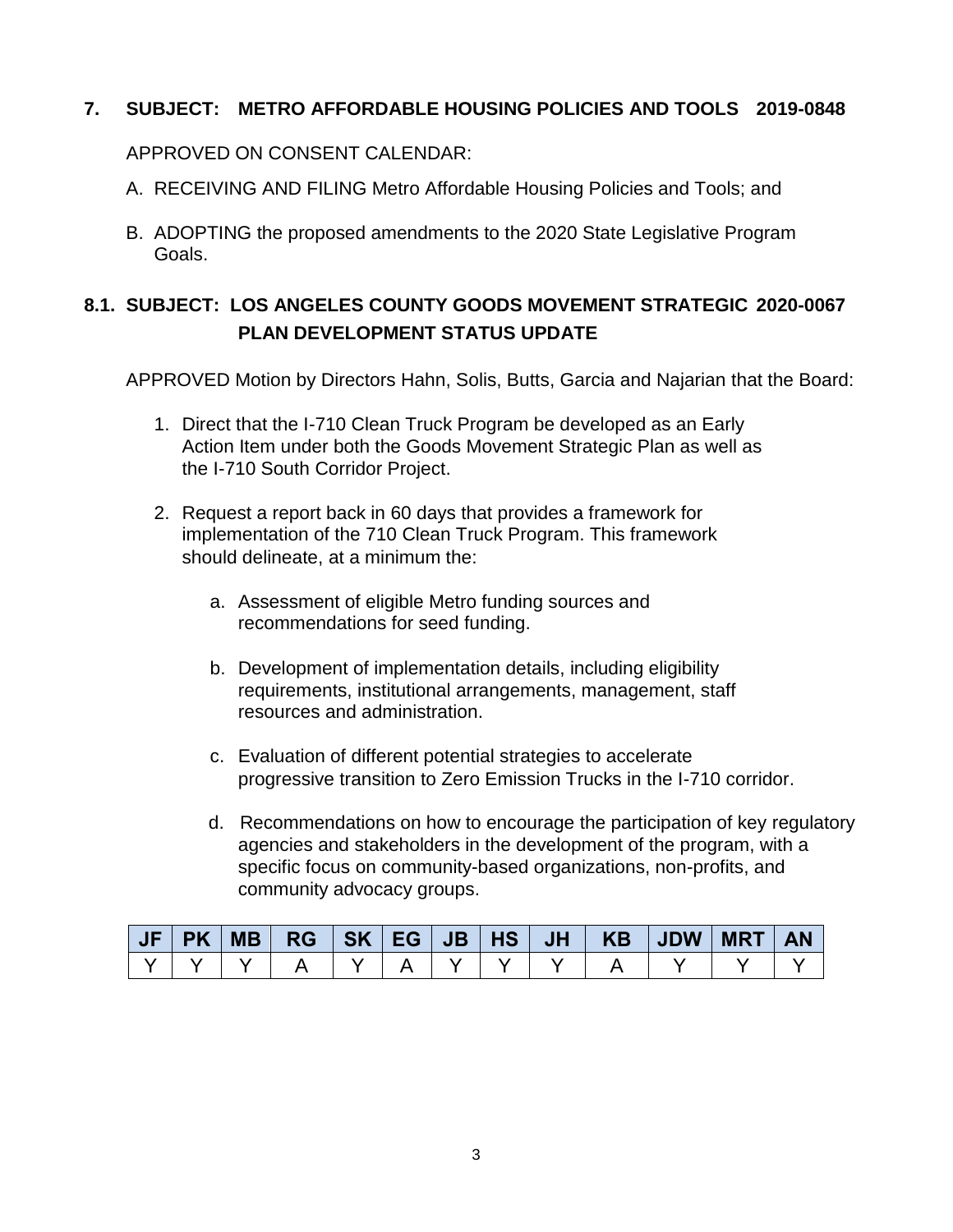# **9. SUBJECT: FUNDING AWARD RECOMMENDATION FOR FEDERAL 2019-0807 TRANSIT ADMINISTRATION SECTION 5310 GRANT PROGRAM FUNDS**

#### APPROVED ON CONSENT CALENDAR:

- A. the federal Section 5310 Enhanced Mobility for Seniors and Individuals with Disabilities Program ("Program") recommended funding awards totaling up to \$9,926,791 for Traditional Capital and Other Capital Projects, as shown in Attachments A and B;
- B. AUTHORIZING the Chief Executive Officer (CEO) or his designee to (1) negotiate and execute pass-through agreements with the agencies approved for funding, and (2) apply \$194,400 of unused funds from past awards to the recommended funding awards;
- C. DELEGATING to the CEO or his designee the authority to administratively approve minor changes to the scope of previously-approved Section 5310 funding awards;
- D. CERTIFYING that the Section 5310 funds are fairly and equitably allocated to eligible sub-recipients and, where feasible, projects are coordinated with transportation services assisted by other federal agencies; and
- E. CERTIFYING that the projects proposed for Section 5310 funding are included in the locally-developed 2016-2019 Coordinated Public Transit-Human Services Transportation Plan for Los Angeles County ("Coordinated Plan") that was developed and approved through a process that included participation by seniors and individuals with disabilities, as well as by representatives of public, private and nonprofit transportation and human service providers and other members of the public.

# **10. SUBJECT: METRO ACTIVE TRANSPORT, TRANSIT AND 2019-0834 FIRST/LAST MILE (MAT) PROGRAM CYCLE 1**

APPROVED ON CONSENT CALENDAR:

- A. the Metro Active Transport, Transit, and First/Last Mile (MAT) Program Cycle 1 Solicitation; and
- B. AUTHORIZING the Chief Executive Officer (CEO) or designee to release the Program Solicitation and initiate a project selection process as described therein.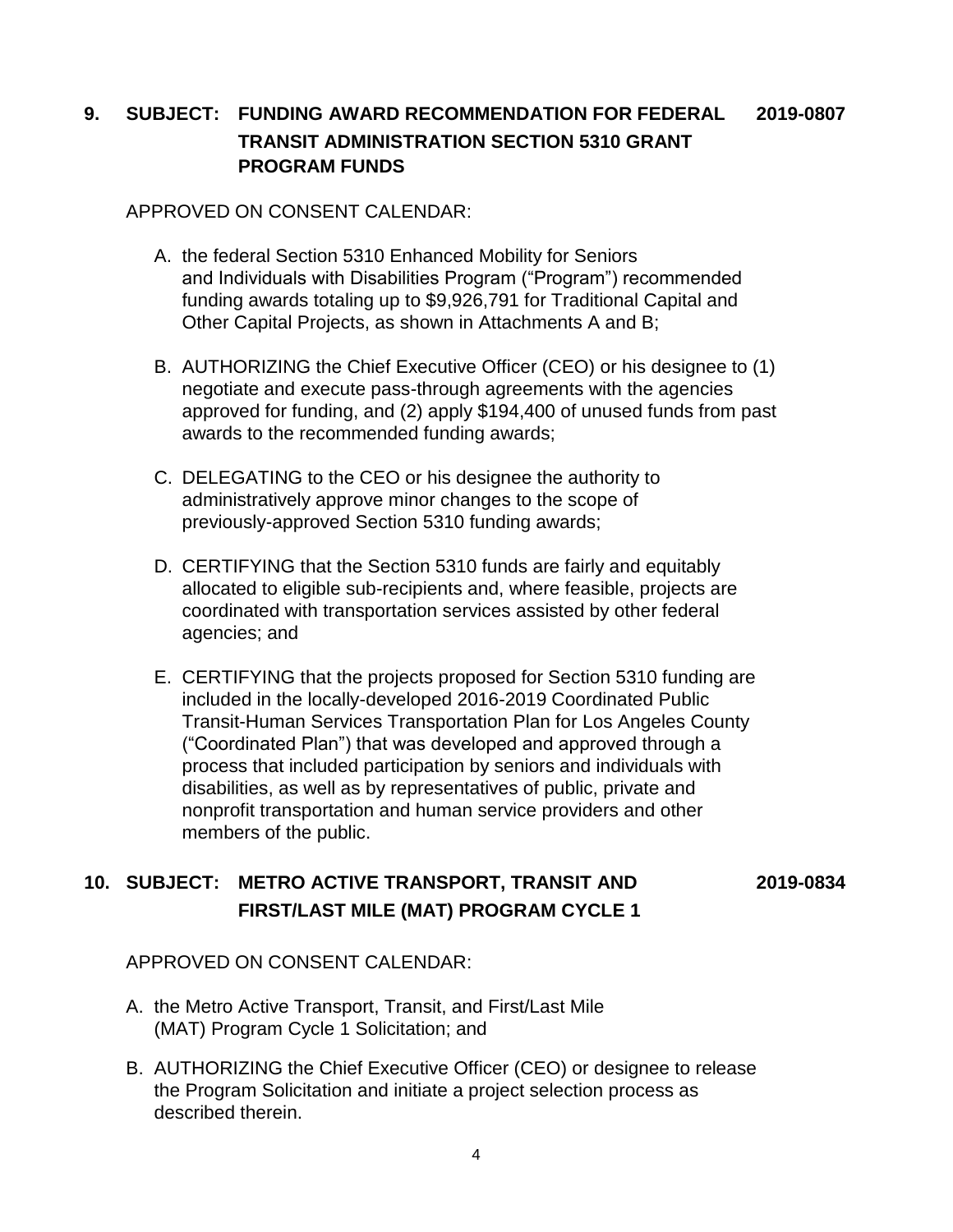# **11. SUBJECT: MEASURE R HIGHWAY SUBREGIONAL PROGRAM 2019-0838 SEMI-ANNUAL UPDATE**

APPROVED ON CONSENT CALENDAR:

- A. \$109,537,000 of additional programming within the capacity of the Measure R Highway Subregional Programs and funding changes via the updated project list as shown in Attachment A for:
	- Highway Operational Improvements in Arroyo Verdugo
	- Highway Operational Improvement in Las Virgenes Malibu
	- I-405, I-110, I-105 and SR-91 Ramp and Interchange Improvements (South Bay)
	- I-605 Corridor "Hot Spots" Interchange Improvements in Gateway Cities
	- I-710 South and/or Early Action Projects in Gateway Cities
- B. deobligation of \$1,390,000 dollars of previously approved Measure R Highway Subregional Program funds for re-allocation at the request of project sponsors;
- C. AUTHORIZING the CEO or his designee to negotiate and execute all necessary agreements for the approved projects.

### **12. SUBJECT: MOBILITY ON DEMAND PILOT PROJECT 2019-0833**

AUTHORIZED the Chief Executive Officer to execute a Modification to Contract No. PS121778000 to exercise a six-month extension to the existing contract with NoMad Transit LLC, to continue to operate the Mobility on Demand ("MOD") pilot project with enhanced service design for additional research at an increase in contract value not to exceed \$4,530,332-\$2,180,332, increasing the contract value from  $$2,506,410$  to  $$4,036,742$  \$4,686,742, and, at the discretion of the Chief Executive Officer, add an additional six months of service for a not to exceed amount of \$2,097,293 \$2,747,293, increasing the contract from \$4,036,742 \$4,686,742 to up to \$6,134,035\$7,434,035, with no further options to extend.

|  |  |  |  |  | JF PK MB  RG  SK EG JB HS JH   KB  JDW MRT AN |  |
|--|--|--|--|--|-----------------------------------------------|--|
|  |  |  |  |  |                                               |  |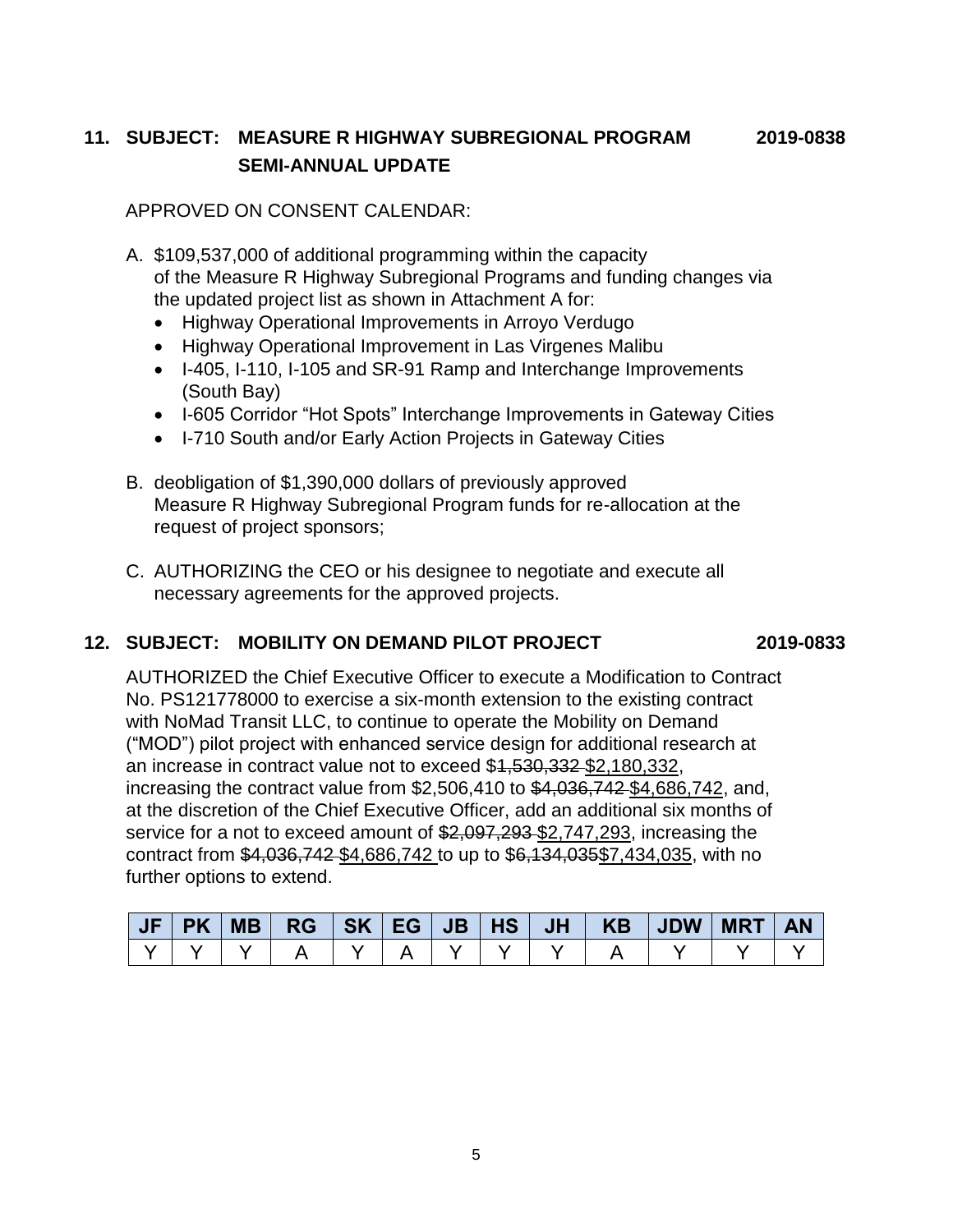### **12.1. SUBJECT: MOBILITY ON DEMAND PILOT PROJECT 2020-0043**

APPROVED REVISED Najarian motion that staff conduct an analysis of the mobility on demand pilot program that includes, but is not limited to, the following:

> A. Drivers' fully-burdened salaries; MTA staffing and budgetary costs associated with the program; fully burdened cost per trip; compliance with Federal funding requirements; extrapolation of potential future cost increases due to AB5, and any other costs/charges.

B. The completed analysis should return to the Board in May 2020.

### **13. SUBJECT: GREEN LINE EXTENSION TO TORRANCE 2019-0823**

AUTHORIZED ON CONSENT CALENDAR the Chief Executive Officer (CEO) to award and execute a 42-month, firm fixed price Contract No. AE63445000 With STV Incorporated (STV), in the amount of \$32,555,439 to provide environmental, advanced conceptual engineering (ACE) design, and optional preliminary engineering (PE) services on the Green Line Extension to Torrance Project for work in support of the environmental clearance study and design services, subject to resolution of protest(s), if any.

| JF | PK | <b>MB</b> | RG SK EG |  | <b>JB</b> | HS | <b>JH</b> | <b>KB</b> | <b>JDW</b> | <b>MRT</b> |  |
|----|----|-----------|----------|--|-----------|----|-----------|-----------|------------|------------|--|
|    |    |           |          |  |           |    |           |           |            |            |  |

# **14. SUBJECT: PURPLE LINE EXTENSION SECTION 1, CRENSHAW/LAX 2019-0806 AND REGIONAL CONNECTOR FIRST/LAST MILE PLANNING**

AUTHORIZED ON CONSENT CALENDAR the Chief Executive Officer (CEO) to:

- A. Prepare First/Last Mile (FLM) plans for Purple Line Extension (PLE) Section 1 stations;
- B. Execute Modification No. 3 to Task Order No. AE115994000 with IBI Group for the Purple Line Sections 2 and 3 First/Last Mile (FLM) Plan and Guidelines to accommodate PLE Section 1 FLM planning work in the amount of \$378,864 increasing the task order value from \$1,171,722 to \$1,550,586; and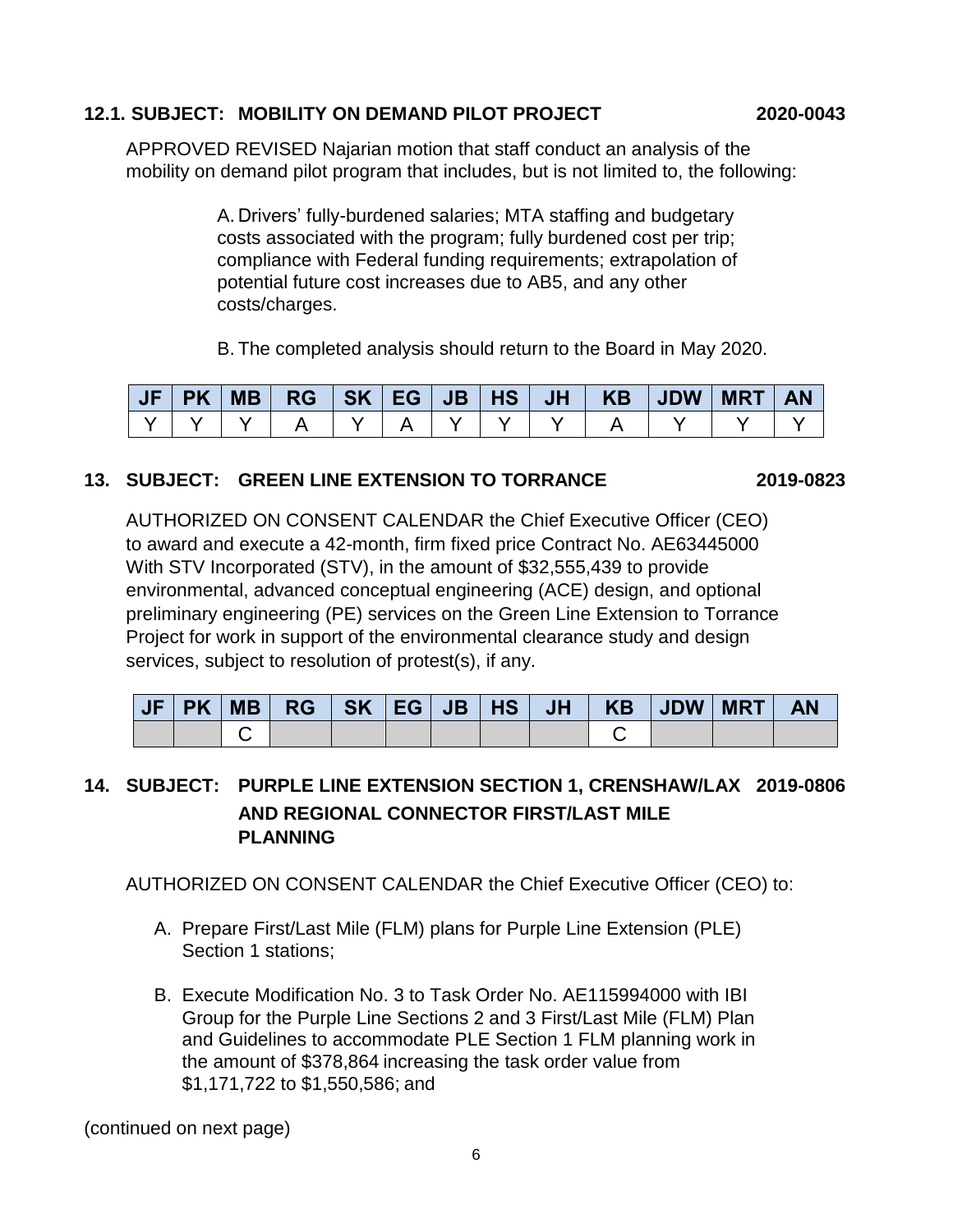(Item 14 – continued from previous page)

C. Subsequently initiate planning for stations on the Crenshaw/LAX line and Regional Connector.

# **15. SUBJECT: ALAMEDA CORRIDOR-EAST (ACE) PROGRAM FUNDING 2019-0850 PLAN UPDATE**

AUTHORIZED ON CONSENT CALENDAR the CEO to amend the ACE funding agreement to increase Metro's contribution by \$15,000,000 (5.5% increase to the 2007 amount of \$274,323,220) for a new total amount of \$289,323,220 and program \$19,453,420, which includes previously committed funding. Metro will not participate in any future project cost increases or overruns.

# **17. SUBJECT: RISK MANAGEMENT INSURANCE BROKERAGE 2019-0795 SERVICES**

AUTHORIZED ON CONSENT CALENDAR the Chief Executive Officer to award a five-year, firm fixed price Contract No. PS63853000 to USI Insurance Services LLC in the amount of \$1,268,600 for a five-year base term, \$530,503 for the first 2-year option, and \$562,811 for the second 2-year option, for a combined total amount of \$2,361,914, effective June 1, 2020 subject to resolution of protest(s), if any.

|  |  |  |  |  | JF   PK   MB   RG   SK   EG   JB   HS   JH   KB   JDW   MRT | <b>AN</b> |
|--|--|--|--|--|-------------------------------------------------------------|-----------|
|  |  |  |  |  |                                                             |           |

# **20. SUBJECT: MEMBERSHIP ON METRO'S REGIONAL SERVICE 2019-0802 COUNCILS**

APPROVED ON CONSENT CALENDAR nominees for membership on Metro's San Gabriel Valley and Westside Central Service Councils.

# **21. SUBJECT: PUBLIC REVIEW OF NEXTGEN TRANSIT FIRST SERVICE 2019-0853 PLAN**

APPROVED:

- 1. AUTHORIZING the release of the NextGen Draft Transit First Service Plan for public review; and
- 2. updates to the Transit Service Policy to reflect the NextGen Regional Service Concept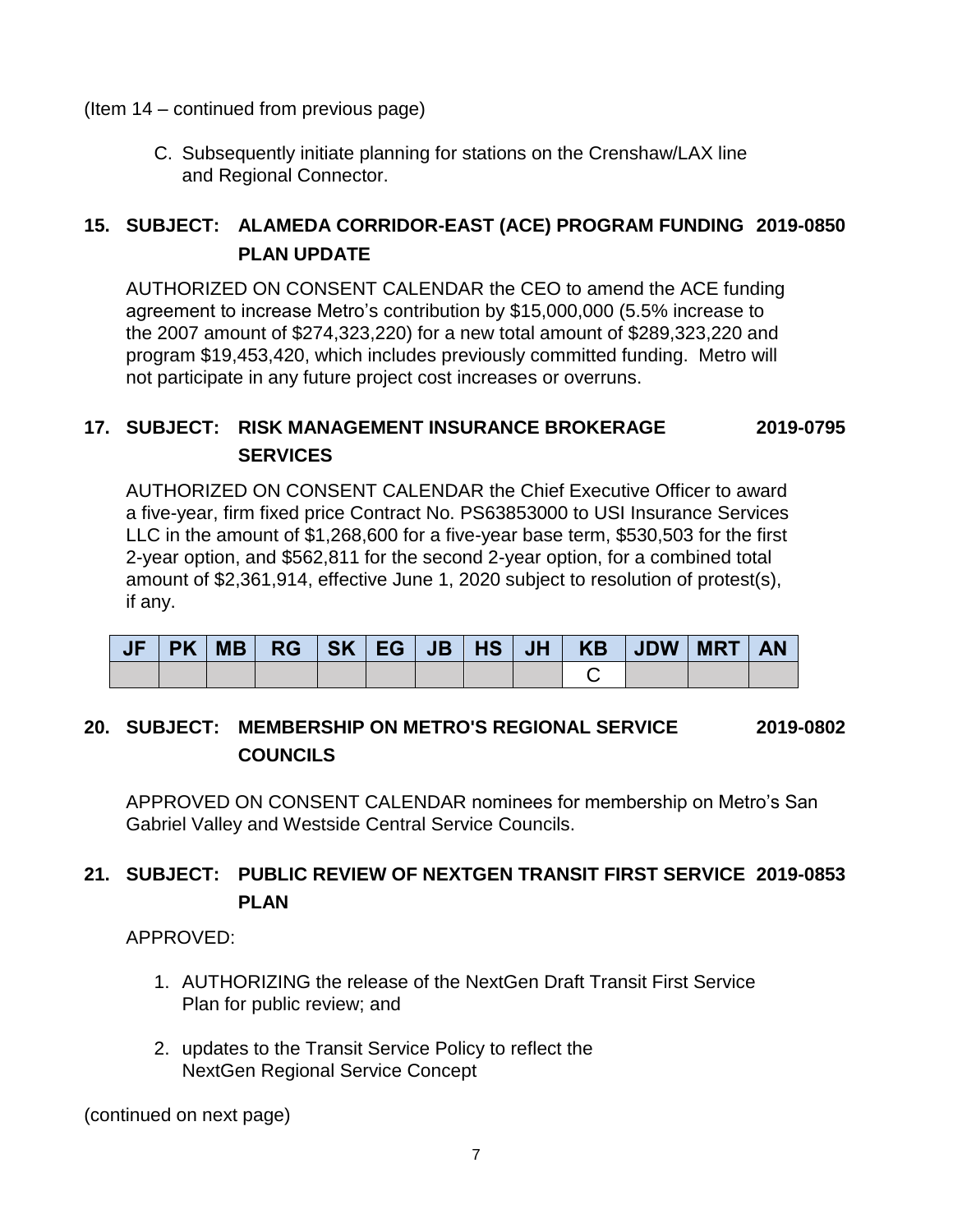#### (Item 21 – continued from previous page)

**BONIN AMENDMENT:** Add a report back from OMB by April 2020 regarding funding options for the capital portion of the NextGen Transit First scenario.

|  |  |  |  |  | JF PK MB  RG  SK EG JB HS JH   KB  JDW MRT | <b>AN</b> |
|--|--|--|--|--|--------------------------------------------|-----------|
|  |  |  |  |  |                                            |           |

# **22. SUBJECT: P2000 LIGHT RAIL VEHICLE (LRV) POWERED AXLE 2019-0861 ASSEMBLY OVERHAUL**

AUTHORIZED ON CONSENT CALENDAR the Chief Executive Officer to award a 60-month, Indefinite Delivery/Indefinite Quantity (IDIQ) Contract No. MA53169000 to Pamco Machine Works, the lowest responsive and responsible bidder, for the overhaul of P2000 Light Rail Vehicle (LRV) Powered Axle Assembly Overhaul. This award is a not-to-exceed amount of \$3,132,902 subject to resolution of protest(s), if any.

#### **25. SUBJECT: ENTERPRISE SAFETY MANAGEMENT SYSTEM 2019-0816**

AUTHORIZED ON CONSENT CALENDAR the Chief Executive Officer to execute Modification No. 3 to Contract No. PS43249000 with Cority Software Inc. to add the Environmental and Ergonomics modules to the Enterprise Safety Management System (ESMS) in the amount of \$594,980, increasing the total contract value from \$1,292,926 to \$1,887,906 and extending the contract period of performance through December 31, 2020.

# **26. SUBJECT: I-10 EXPRESSLANES BUSWAY HOV5+ PILOT 2019-0658 IMPLEMENTATION PLAN**

APPROVED ON CONSENT CALENDAR:

- A. I-10 ExpressLanes Busway HOV5+ Pilot Implementation Plan; and
- B. AUTHORIZING implementation of the I-10 ExpressLanes Busway HOV5+ Pilot.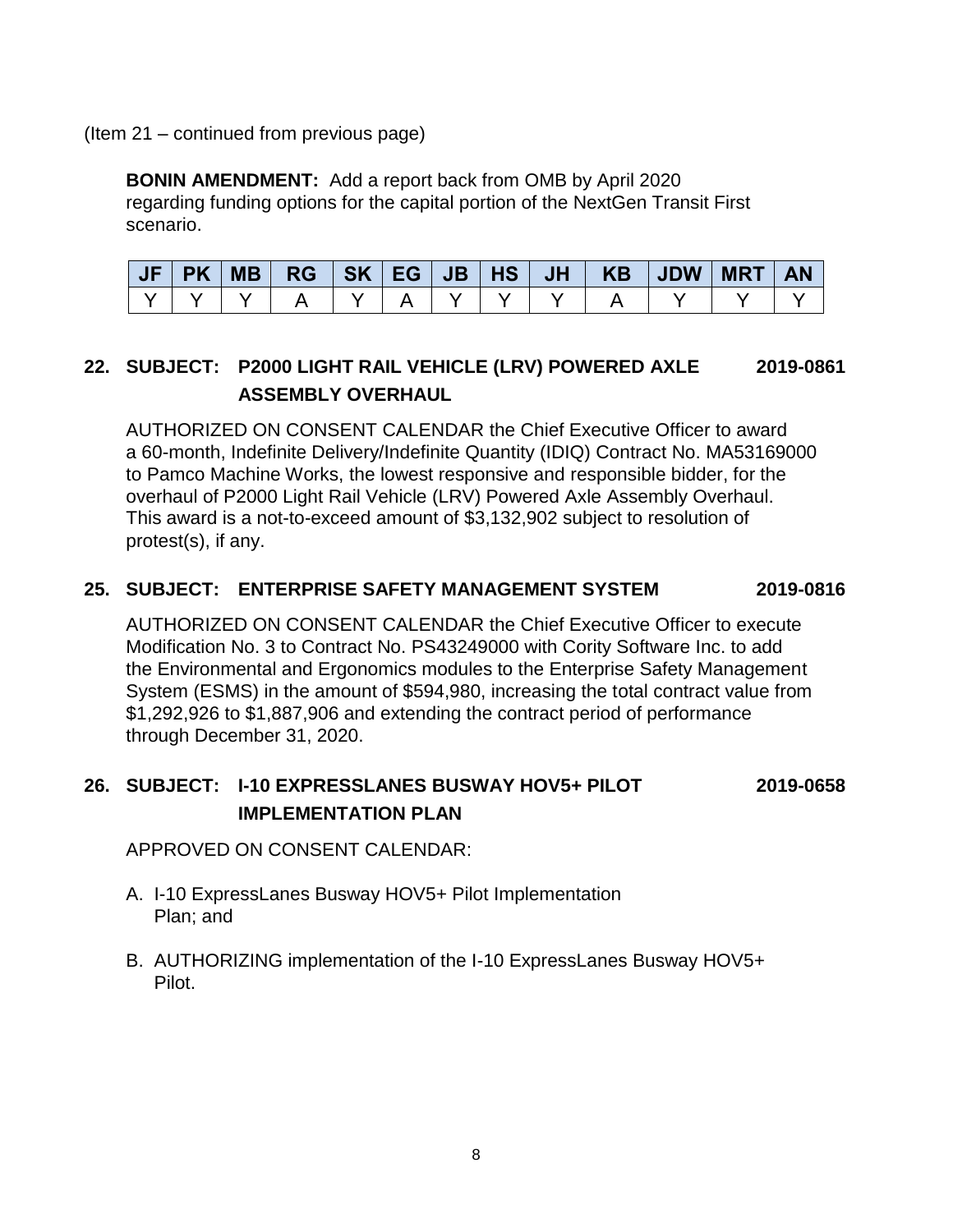#### **27. SUBJECT: REAL ESTATE MANAGEMENT SYSTEM 2019-0870**

AUTHORIZED ON CONSENT CALENDAR the Chief Executive Officer to award a six-year firm-fixed price Contract No. PS62371000 to Flairsoft Ltd. for the purchase of Real Estate Management System and software support services in the amount of \$946,463, plus optional licenses, modules and subscription maintenance and support of \$714,960 for a combined total amount of \$1,661,423, subject to resolution of protest(s), if any.

# **32. SUBJECT: I-5 NORTH CAPACITY ENHANCEMENTS FROM SR- 118 2019-0829 TO SR-134; SEGMENT 3**

AUTHORIZED ON CONSENT CALENDAR Contract Modification No. 235 (CCO 235) by the California Department of Transportation (Caltrans) for the construction contract for Segment 3 (Empire) of I-5 North Capacity Enhancements Project between SR-134 and SR-118 (Project) in the amount not to exceed \$1.5 M under Funding Agreement No. MOU. P0008355/8501A/A9 within the LOP budget.

# **33. SUBJECT: CONSTRUCTION ZONE ENHANCED ENFORCEMENT 2019-0844 PROGRAM (COZEEP) SERVICES**

AUTHORIZED ON CONSENT CALENDAR the Chief Executive Officer (CEO) to:

- A. Enter into an Interagency Agreement with California Highway Patrol (CHP) for Construction Zone Enhanced Enforcement Program (COZEEP) task order services for an amount of \$6,000,000; and
- B. Execute all necessary changes and task orders required to administer the agreement.

# **34. SUBJECT: ENVIRONMENTAL CONSTRUCTION WASTE HANDLING 2019-0885 SERVICES**

AUTHORIZED ON CONSENT CALENDAR:

- A. An increase to the total authorized funding for Contract No. PS20655 with TRC Solutions Inc. to increase Environmental Construction and Waste Handling Services contract value in the amount of \$20,600,000, increasing the Total Contract Value from \$46,200,000 to \$66,800,000, an
- B. The Chief Executive Officer (CEO) to execute all individual Task Orders and changes within the new Board approved contract funding amount.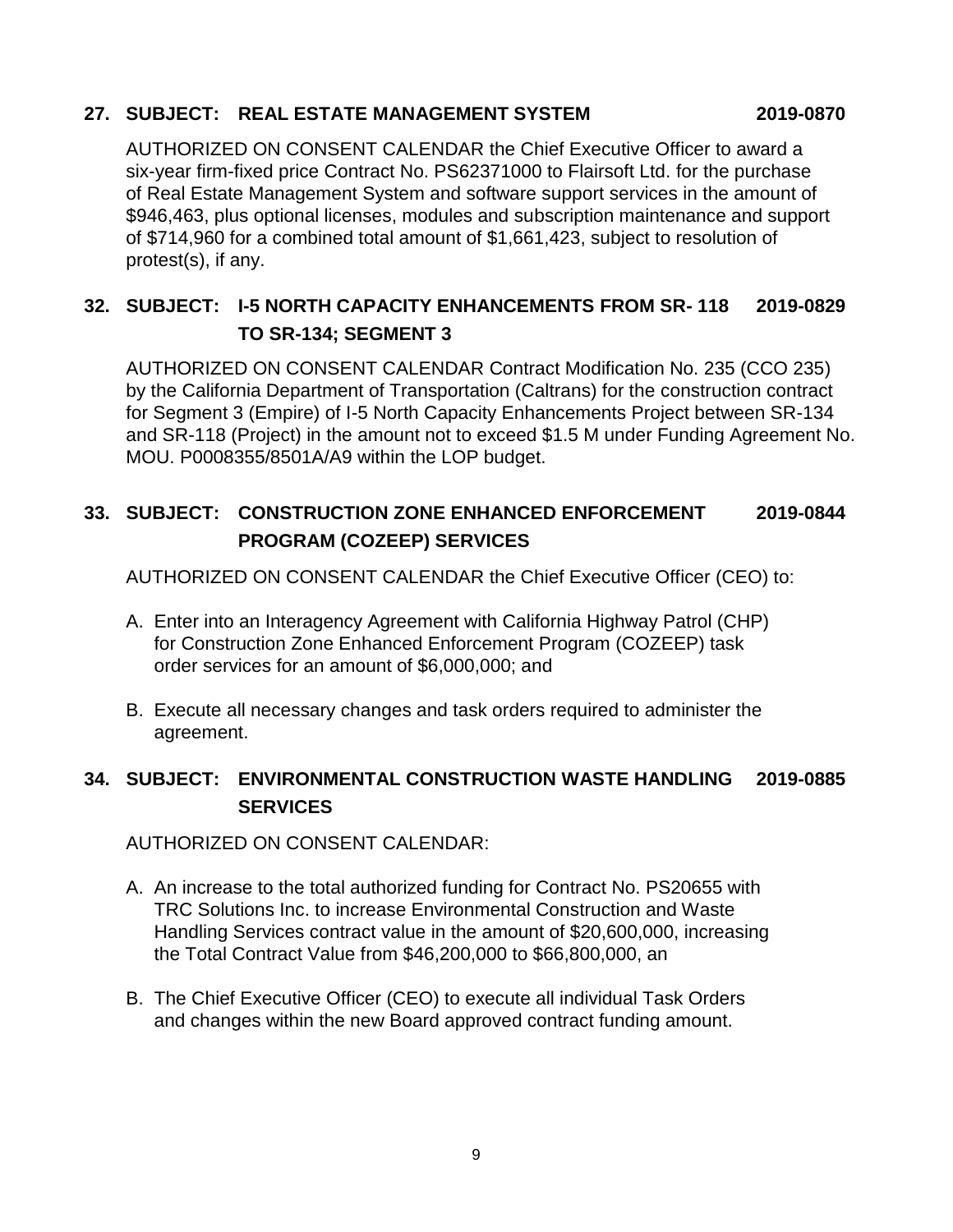#### **35. SUBJECT: SUSTAINABILITY PROGRAM ASSISTANCE SERVICES 2019-0887**

AUTHORIZED ON CONSENT CALENDAR:

- A. An increase to the total authorized funding for Contract No. PS325890084203243 with Cumming Construction Management, Inc. to provide Sustainability Program Assistance Services (SPAS) support in the amount of \$1,548,036 increasing the Total Contract Value from \$13,729,353 to \$15,277,389; and
- B. The Chief Executive Officer (CEO) to execute all individual Task Orders and changes within the new Board approved contract funding amount.

#### **36. SUBJECT: ENVIRONMENTAL ENGINEERING SERVICES 2019-0888**

AUTHORIZED ON CONSENT CALENDAR:

- A. An increase to the total authorized funding for Contract No. PS3274 with Kleinfelder, Inc.to provide Environmental Engineering support services in the amount of \$11,926,155 increasing the Total Contract Value (CMA) from \$13,200,000 to \$25,126,155, and
- B. The Chief Executive Officer (CEO) to execute all individual Task Orders and changes within the Board approved contract funding amount.

| <b>JF</b> |  |  |  |  | PK   MB   RG   SK   EG   JB   HS   JH   KB   JDW   MRT   AN |  |  |
|-----------|--|--|--|--|-------------------------------------------------------------|--|--|
|           |  |  |  |  |                                                             |  |  |

#### **38. SUBJECT: STATE LEGISLATION 2020-0021**

ADOPTED ON CONSENT CALENDAR REVISED staff recommended positions:

- A. Senate Bill 732 (Allen) Transactions and use tax: South Coast Air Quality Management District. **SUPPORT**
- B. Assembly Bill 1350 (Gonzalez) Free youth transit passes: eligibility for state funding. **WORK WITH AUTHOR**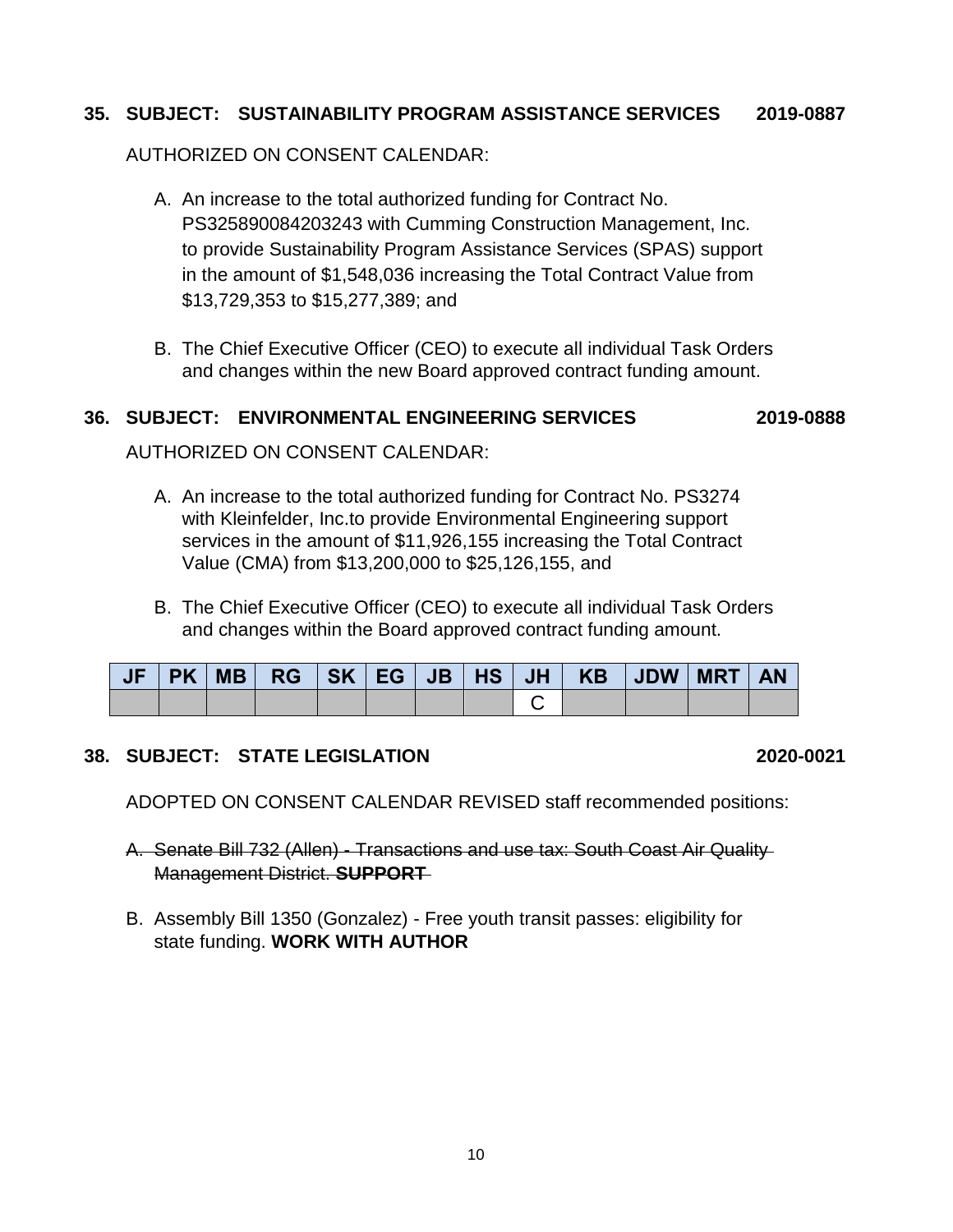# **41. SUBJECT: WEST SANTA ANA BRANCH P3 BUSINESS CASE 2020-0008 FINANCIAL ADVISORY SERVICES**

AUTHORIZED ON CONSENT CALENDAR the Chief Executive Officer (CEO) to:

- A. EXECUTE Modification No. 3 to Task Order No. PS 50315-3049000 with Sperry Capital Inc. in the amount of \$1,258,650 to continue to support P3 Business Case Development for the West Santa Ana Branch LRT, increasing the not-to-exceed Task Order value from \$2,077,010 to \$3,335,660;
- B. INCREASE Contract Modification Authority (CMA) by \$267,605 from \$100,000 to \$367,605 in support of any unforeseen required additional level of effort

# **42. SUBJECT: ACQUISITION OF COMPUTER HARDWARE, SOFTWARE 2019-0873 AND SERVICES**

AUTHORIZED ON CONSENT CALENDAR the Chief Executive Officer to utilize the National Association of State Procurement Officials (NASPO) Cooperative purchase program to purchase computer and network equipment, peripherals, and related software and services, for a five-year period for a total expenditure not-to-exceed \$30,000,000, subject to funding availability effective Feb 1, 2020.

# **43. SUBJECT: ESTABLISH K-12 U-PASS PRICING AND CONTINUE 2019-0879 REGIONAL U-PASS PROGRAM**

APPROVED ON CONSENT CALENDAR:

- 1. The establishment of a K-12 pricing structure for the Universal Student Pass (U-Pass) Program for homeless student services programs at \$0.75 per boarding to match the college program, capped at \$24 per month for Metro boardings to match the existing K-12 Reduced Fare monthly pass.
- 2. The continuation of the Regional U-Pass Program for College/Vocational schools at the existing rate, which is each agency's college fare rate, up to \$0.75 per Boarding, capped at \$43 per month to match the College/Vocational Reduced Fare monthly pass.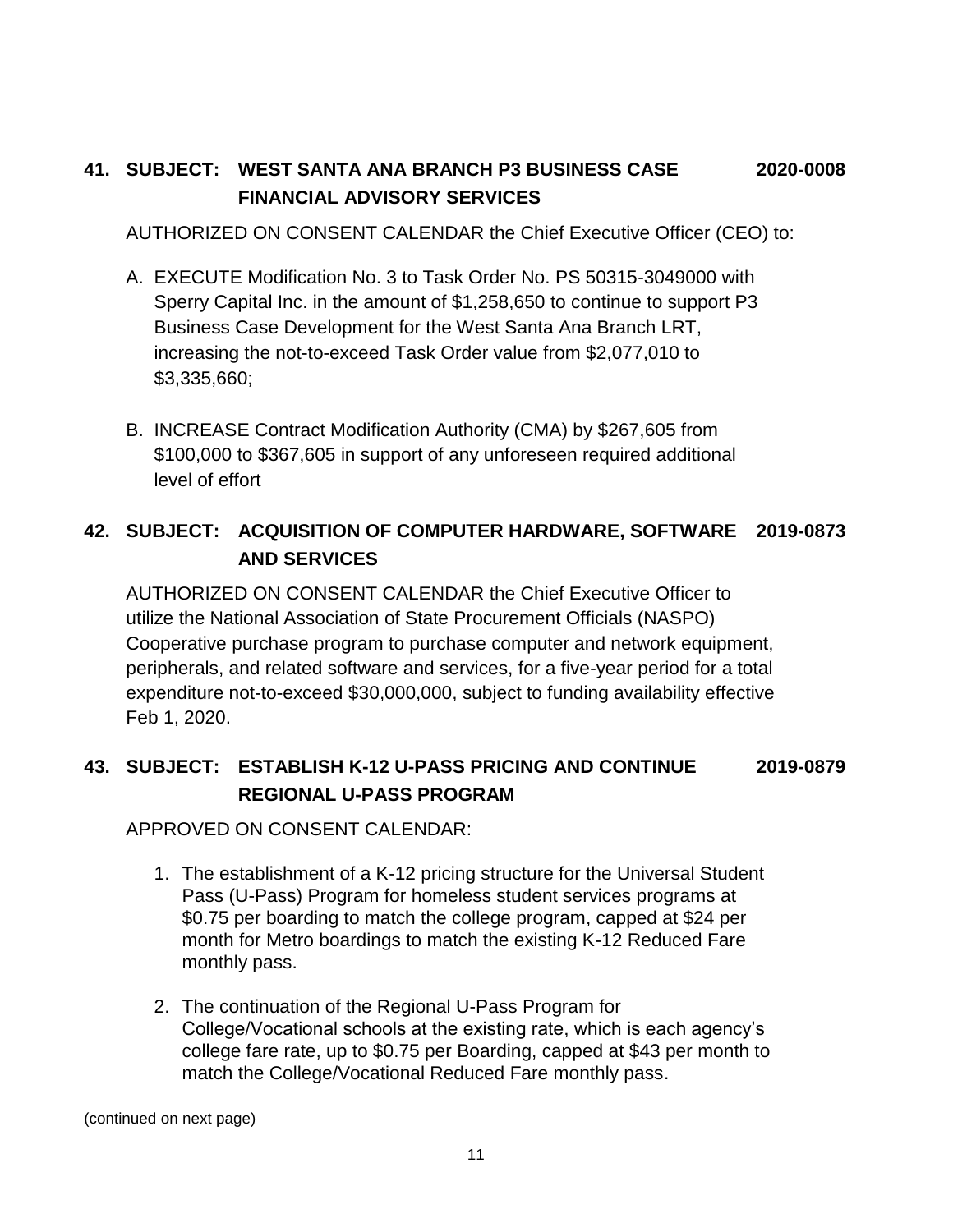(Item 43 – continued from previous page)

3. The establishment of a Regional K-12 pricing structure for homeless student services programs, which is each agency's K-12 fare up to \$0.75 per boarding, capped at the highest monthly K-12 fare rate of all agencies used by the institution's students or \$40 per month, which is the highest monthly K-12 fare in the region, if no K-12 monthly fare exists at those agencies.

#### **45. SUBJECT: BRIDGE HOUSING AT VAN NUYS STATION 2020-0045**

DIRECTED ON CONSENT CALENDAR the Chief Executive Officer (CEO) to:

- A. Enter into a no-fee lease agreement with the City of Los Angeles (COLA) with a term ending August 15, 2023 for temporary bridge housing on a portion of the Van Nuys Orange Line Station parking lot;
- B. Re-inventory Metro-owned properties to identify other opportunities for the City of Los Angeles's A Bridge Home Program (ABH) facilities and report back to the March 2020 Executive Management Committee;
- C. Conclude the project is statutorily exempt from CEQA pursuant to Public Resources Code Sections 21080.27 and 21080, Subdivision (b)(4), and CEQA Guidelines Section 15269, Subdivision (c); and
- D. Authorize Metro staff to file a Notice of Exemption with the County Clerk.

### **46. SUBJECT: FREE TRANSIT FOR LOS ANGELES COUNTY 2020-0077 STUDENTS**

APPROVED REVISED Motion by Directors Solis, Garcetti, Bonin, Dupont-Walker, Butts and Hahn that the Board direct the CEO in collaboration with LAUSD and other school districts, local municipalities, the State and other stakeholders, to return to the Board in April 2020 with a report that includes:

- 1. Review of the performance of existing free transit programs for K-12 students, including the City of Los Angeles' DASH to Class program, Metro's Just Transit pilot with LAUSD and other school districts, and the City of Sacramento's RydeFreeRT program;
- 2. Cost estimates for the provision of free Metro transit services for LAUSD and other school district students and potential funding mechanisms to offset those costs with considerations for phasing based on Metro's Equity Platform; Cost estimates should include information on fare subsidies and costs to administer the program;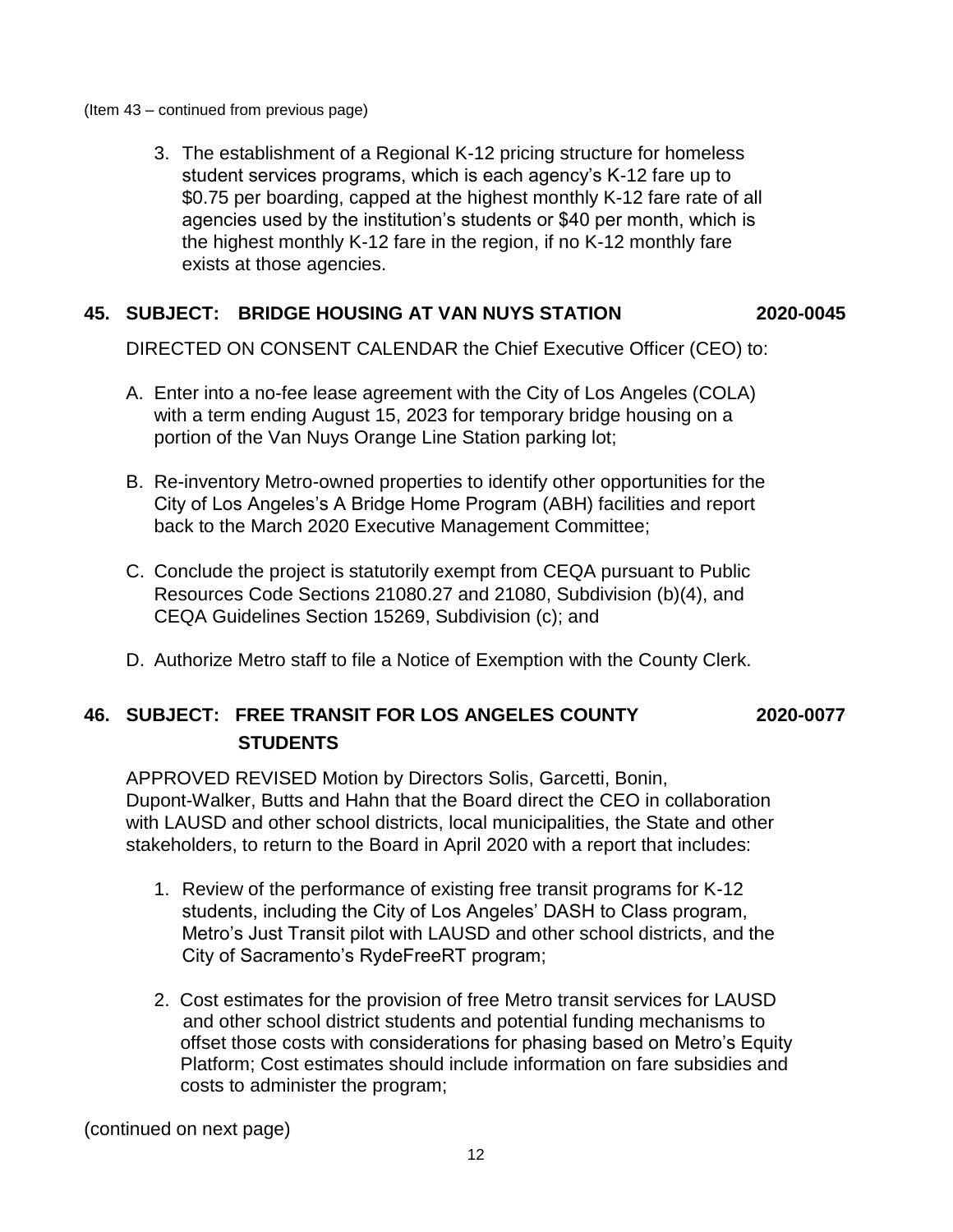#### (Item 46 - continued from previous page)

- 3. Forecasts of impacts to Metro farebox revenues as a result of free Metro transit services based on existing K-12 student pass utilization and other data;
- 4. A survey of various schools, in collaboration with LAUSD and other school districts, to determine transit dependency and interest of students switching to transit as result of potential free fares;
- 5. Mapping of various school district boundaries in the County in relation to existing and planned transit services that identifies disadvantaged and transit-dependent communities;
- 6. Analysis of effects on ridership, inclusive of impacts to operations on transit lines that may experience over-crowding during peak hours and potential impacts to school bus ridership;
- 7. Outreach to municipal operators that have transit service supported by Metro formula funds connecting to K-12 schools;
- 8. Recommended actions to minimize or eliminate barriers for Los Angeles County households to take advantage of potential free transit for students including, but not limited to, partnering with LAUSD and other school districts for administrative support; and
- 9. Return to the Board in June 2020 with a separate report, covering directives 1 through 8 of motion 46, on a partnership with Community College Districts within Metro's service area to provide no-cost transit programs for campuses that have self-imposed supplemental student fees dedicated towards the cost of transportation, including but not limited to the LA Community College District (LACCD) and LACCD's College Promise program.

| <b>JF</b> | <b>PK</b> | <b>MB</b> |  |  |  | $RG$ $SK$ $EG$ $JB$ $HS$ $JH$ $KK$ | $ $ JDW $ $ | <b>MRT</b> | <b>AN</b> |
|-----------|-----------|-----------|--|--|--|------------------------------------|-------------|------------|-----------|
|           |           |           |  |  |  |                                    |             |            |           |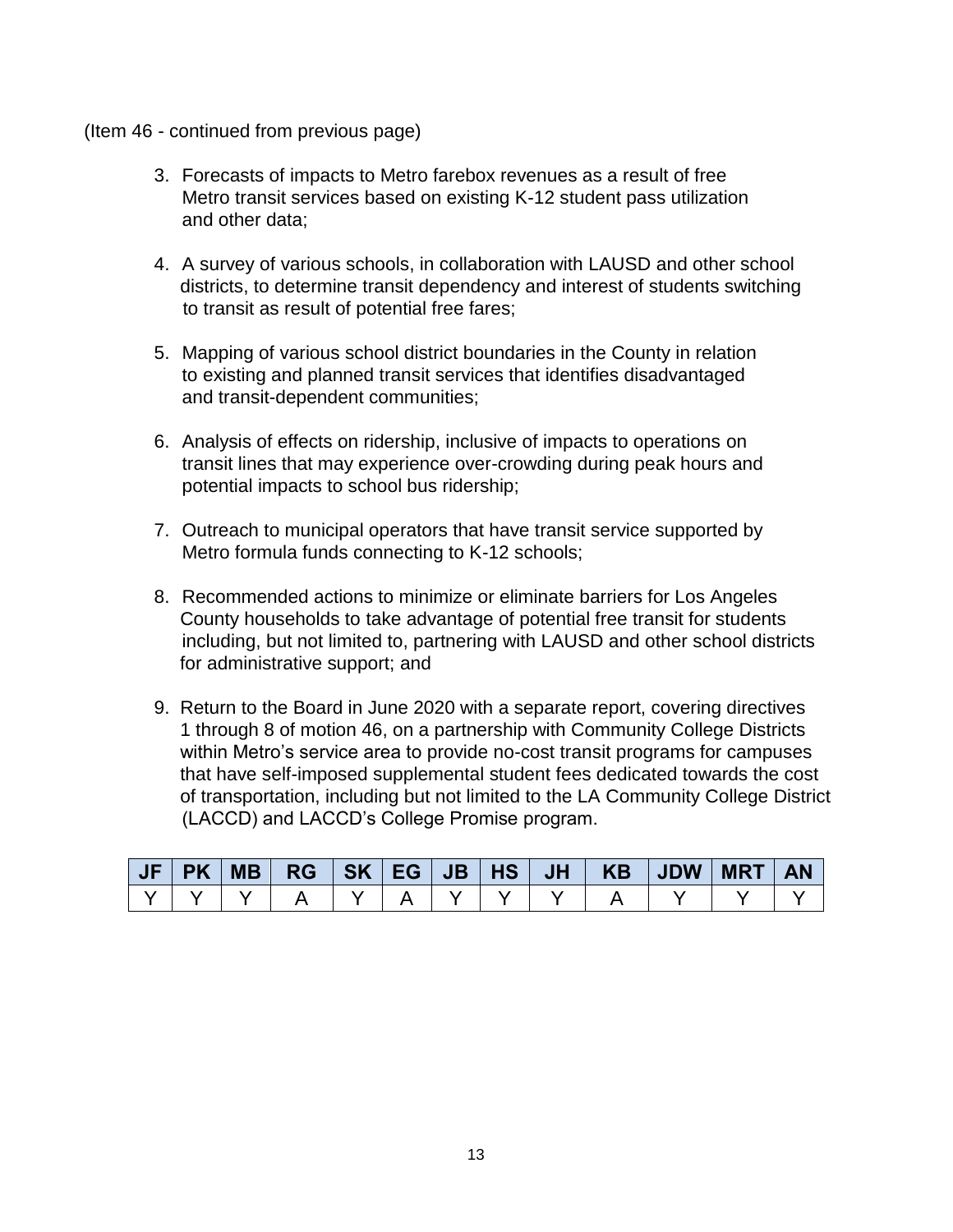#### **47. SUBJECT: CLOSED SESSION 2020-0074**

A. Public Employee Performance Evaluation - G.C. 54957(b)(1)

Titles: Chief Executive Officer, General Counsel, Board Secretary, Inspector General, and Chief Ethics Officer.

NO REPORT.

- B. Conference with Legal Counsel Existing Litigation G.C. 54956.9(d)(1)
	- 1. City of Beverly Hills v. LACMTA, USDC Case No. CV-18-3891 -GW(SSx)

NO REPORT.

2. LACMTA v. Beverly Hills Unified School District, et al., Case No. 19STCV18197

NO REPORT.

3. John Reddick v. LACMTA, Case No. BC 660135

APPROVED settlement in the amount of \$5,000,000.

4. Kanesha Renee Sanders v. LACMTA, et al., Case No. BC 662414

APPROVED settlement in the amount of \$600,000.

5. Judy Solis v. LACMTA, Case No. BC 699379

APPROVED settlement in the amount of \$450,000.

| JF | <b>PK</b> | MB | $RG$   SK   EG |  | JB   HS |  | JH   KB   JDW | <b>MRT</b> | <b>AN</b> |
|----|-----------|----|----------------|--|---------|--|---------------|------------|-----------|
|    |           |    |                |  |         |  |               |            |           |